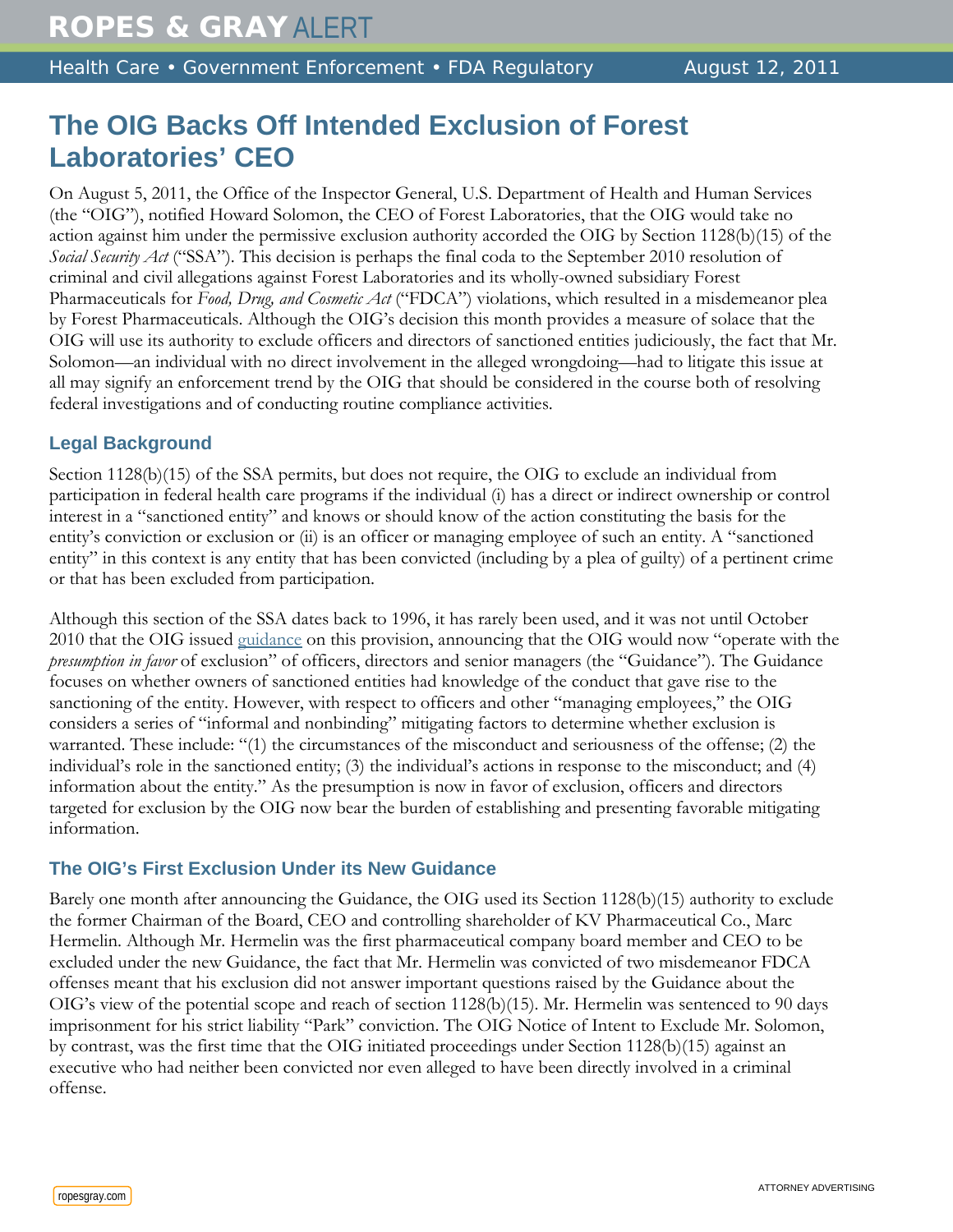## **Basis for Exclusion of Howard Solomon**

In September 2010, Forest Pharmaceuticals pled guilty to one felony for obstructing an FDA inspection, one FDCA misdemeanor for distributing an unapproved drug (Levothroid), and one FDCA misdemeanor for distributing a misbranded drug (Celexa). As part of a global settlement to resolve these criminal charges and civil liability under the *False Claims Act*, Forest paid a total of \$313 million and entered into a five-year corporate integrity [agreement.](http://www.justice.gov/opa/pr/2010/September/10-civ-1028.html)

Shortly after the company's plea was accepted by the court on March 2, 2011, the OIG sent written notice of its intent to exclude Mr. Solomon under 1128(b)(15) of the SSA. This notice triggered a 6-month effort by Mr. Solomon, Forest and their counsel to persuade the OIG—under the principles announced in the Guidance—not to exclude Mr. Solomon.

## **Factors Mitigating Against Exclusion**

#### **1. The circumstances of the misconduct and seriousness of the offense**

Mr. Solomon's counsel argued that the conduct that gave rise to Forest's misdemeanor pleas was unique and narrow in scope. Forest's misconduct relating to Levothroid and Celexa was either minimal (not generating a significant percentage of off-label sales), based on reasonable interpretations of FDA guidance or not sufficient to raise issues of patient safety.

### **2. Individual's Role in the Sanctioned Entity**

Counsel further argued that Mr. Solomon promoted compliance at Forest and had limited involvement in the misconduct at issue. They stressed his past involvement in Forest's compliance program, his consistent promotion of compliance and ethical behavior and his instrumental role in implementing and enhancing Forest's compliance program. With respect to Levothroid, Mr. Solomon's counsel argued that he reasonably relied on the advice of experienced FDA regulatory experts in the promotion of that drug. As to Celexa, the incidence of off-label prescriptions was such a small percentage of sales and below the market average that Mr. Solomon's counsel argued that there was no reason to believe that Mr. Solomon would be aware of offlabel promotion in the field being a problem—especially considering Forest's policy and training against offlabel promotion.

#### **3. Actions in Response to the Misconduct**

In addition to developing a robust compliance program prior to the start of the investigation, counsel argued that Mr. Solomon responded swiftly to the conduct uncovered by the investigation. Physicians who may prescribe predominantly outside of an approved indication were removed from call panels, policies were strengthened, employees were disciplined and a review of sales representative call notes and physician recall statements for indications of improper sales messaging was initiated.

#### **4. Information about the Entity**

Mr. Solomon's counsel argued that Forest was not a recidivist, was subject to a comprehensive Corporate Integrity Agreement and would suffer significant collateral consequences if Mr. Solomon were excluded. Mr. Solomon had been CEO at Forest for over thirty years and had also recently assumed the roles of President and Chief Operating Officer when his presumed successor unexpectedly retired.